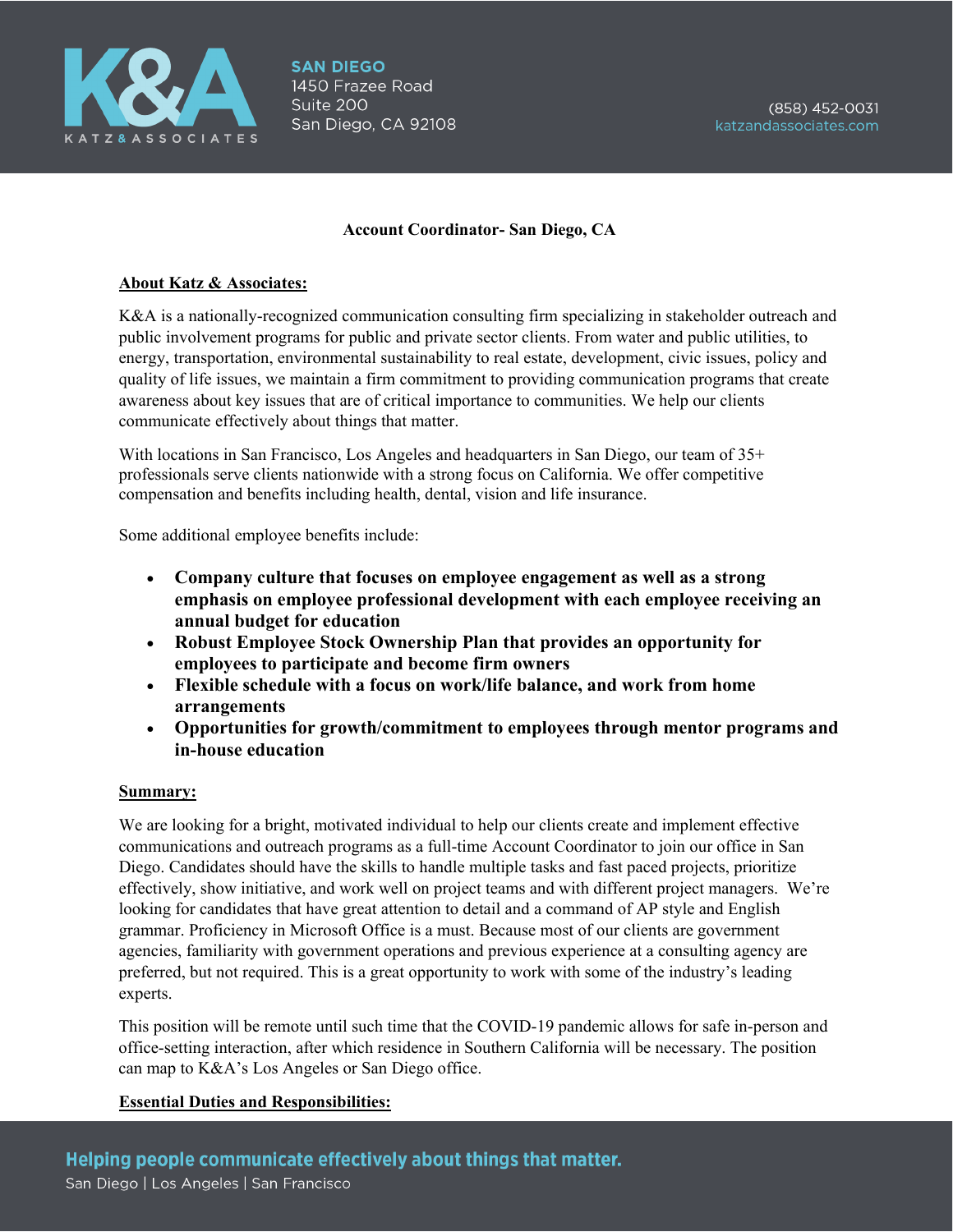- Provide support on assigned accounts and general account support
- Conduct in-person and door-to-door outreach for various construction relations programs
- Coordinate special events and provide logistical support for public meetings
- Research client issues and track media coverage
- Assist with media outreach
- Assist with new business proposal and marketing kits
- Building stakeholder databases, including research to identify target organizations
- Development and proof advertisements, fliers and postcards, including coordinating with vendors for design, printing, and placement of notices
- Creating and proofing news releases, newsletter articles, fact sheets, and other client materials as needed
- Support efforts to expand client base, including assistance with proposal and/or presentation development
- Interact with clients on a tactical level
- Perform as-needed administrative support, such as run errands for office and/or arrange for courier services, etc.
- Some after-hours and weekend support may be required for events, meetings, etc.
- Other duties as assigned

# **Experience/Education:**

- Minimum 6 months to 1 year of related experience in public relations, environmental planning, public policy, marketing, communication media or government experience; can be substituted for a graduate degree
- Bachelor's degree in related area required
- Second language proficiency (Spanish) a plus

# **Skills and Knowledge:**

- Media, community, and government relations
- Meeting and event planning
- Client services and client relations
- Familiarity with local political issues and government operations
- Familiarity with local medal outlets and contacts
- Mastery English language, standard rules of grammar and familiarity with AP style rules
- Proofreading
- Writing
- Problem analysis/solving
- Diplomacy
- Public speaking and presentation
- Handle multiple tasks and time-management
- Project Management
- Creativity
- Attention to detail
- Resourcefulness and initiative
- Microsoft Office at intermediate level